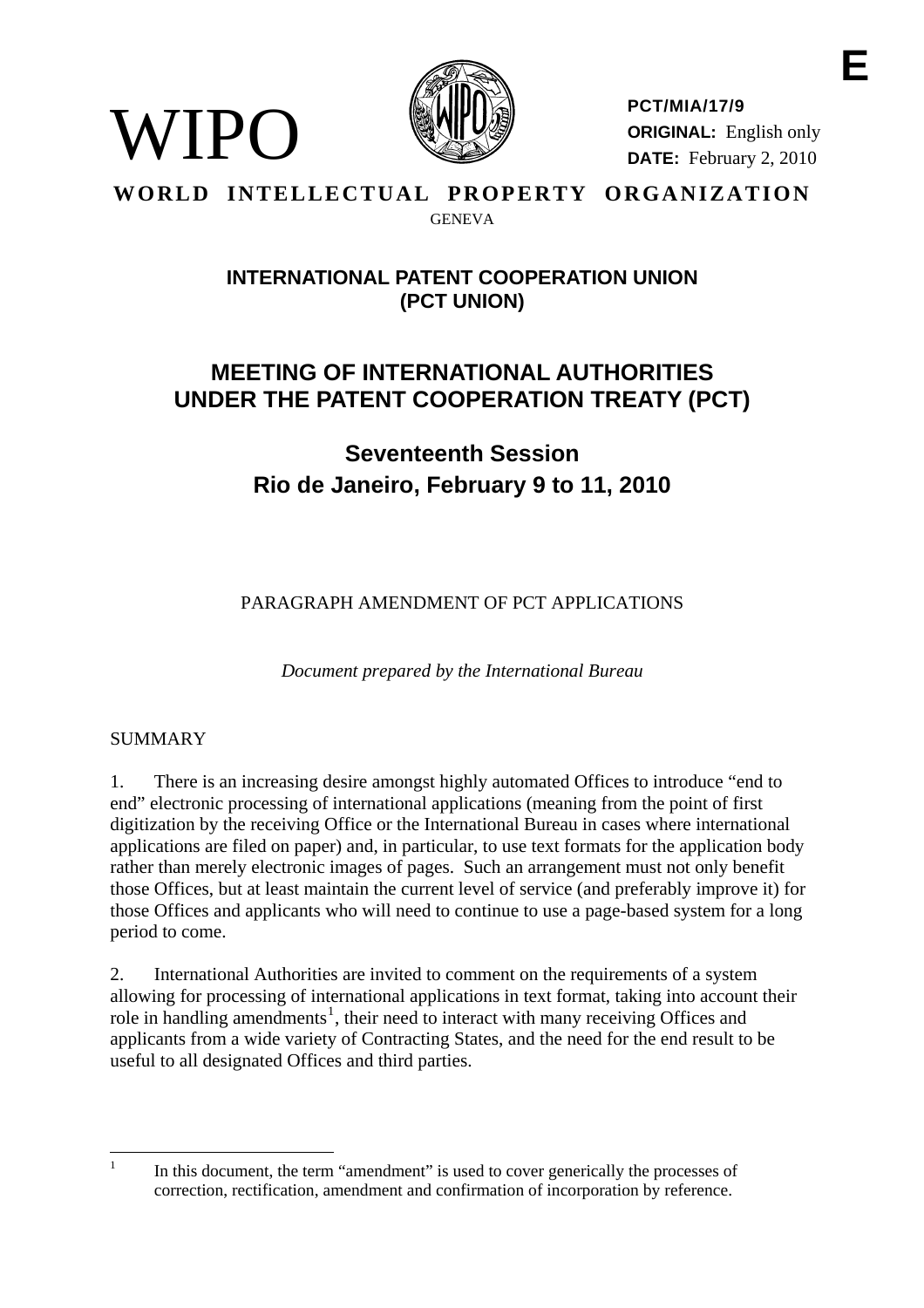#### BACKGROUND

3. From the beginning of PCT electronic filing, it has been recognized that "character coded" forms of international application provided the greatest potential for making processing of the application more efficient, for increasing the quality of international searches, and for providing improved services to applicants, Offices and third parties wishing to use the technical information in the international application alike. To encourage filings in character coded format, Annex F of the Administrative Instructions under the PCT included XML as part of the "basic common standard" which was to be accepted by all receiving Offices, and the Schedule of Fees offered a larger reduction in the international filing fee for use of that format.

4. However, up to now, while the character coded bibliographic information in the electronic request form has been used directly to greatly improve the efficiency and accuracy of formalities processing within the International Bureau, relatively little use has been made of the character coded (XML) version of the application body. Indeed, there remain some cases where an application may be filed in XML format only for the rendered page-based view of the text to be printed by the receiving Office and posted to the International Searching Authority, where it is scanned in again. This is not only inefficient and losing the advantages of the text-based format, but risks losing important information, especially in the drawings. This, in turn, may result in a more difficult or less effective international search.

5. One of the barriers to the development and more widespread implementation of Office systems for processing XML applications directly, as well as to the use of XML by applicants, is that there is no common method defined under the PCT for allowing these applications to be amended directly in their XML format. For example, if a rectification of an obvious mistake needs to be made, the applicant has to furnish a replacement sheet containing the rectified text. This is then incorporated into a page-based rendering of the international application, essentially as an image of the page. At least for international applications filed in Japanese or Korean languages, a text-based version of the amended application is usually also prepared by the International Bureau, but this is not the basis for further official processing.

6. Some national systems permit amendment of applications using XML. However, under the PCT it is essential to ensure that the amendments are done in a consistent manner which produces an end product suitable for all designated Offices. Noting that the actual process of amendments could in principle be carried out by up to four different Offices in the international phase, one aspect of this is ensuring that designated Offices have sufficient, reliable and effective information about the international application as initially filed and the differences which are introduced by the amendments.

7. Discussion of processes for paragraph based amendment has been stalled for several years, mainly over the issue of how to number paragraphs in the event that paragraphs were inserted or deleted by an amendment. Proposals by the International Bureau in 2002 for "branch numbering" (where successive insertions between paragraphs might be numbered "[0004.1]" or "[0004.1.1]" as required to avoid renumbering the surrounding paragraphs) and for complete renumbering of international applications with each change were both opposed by various Offices.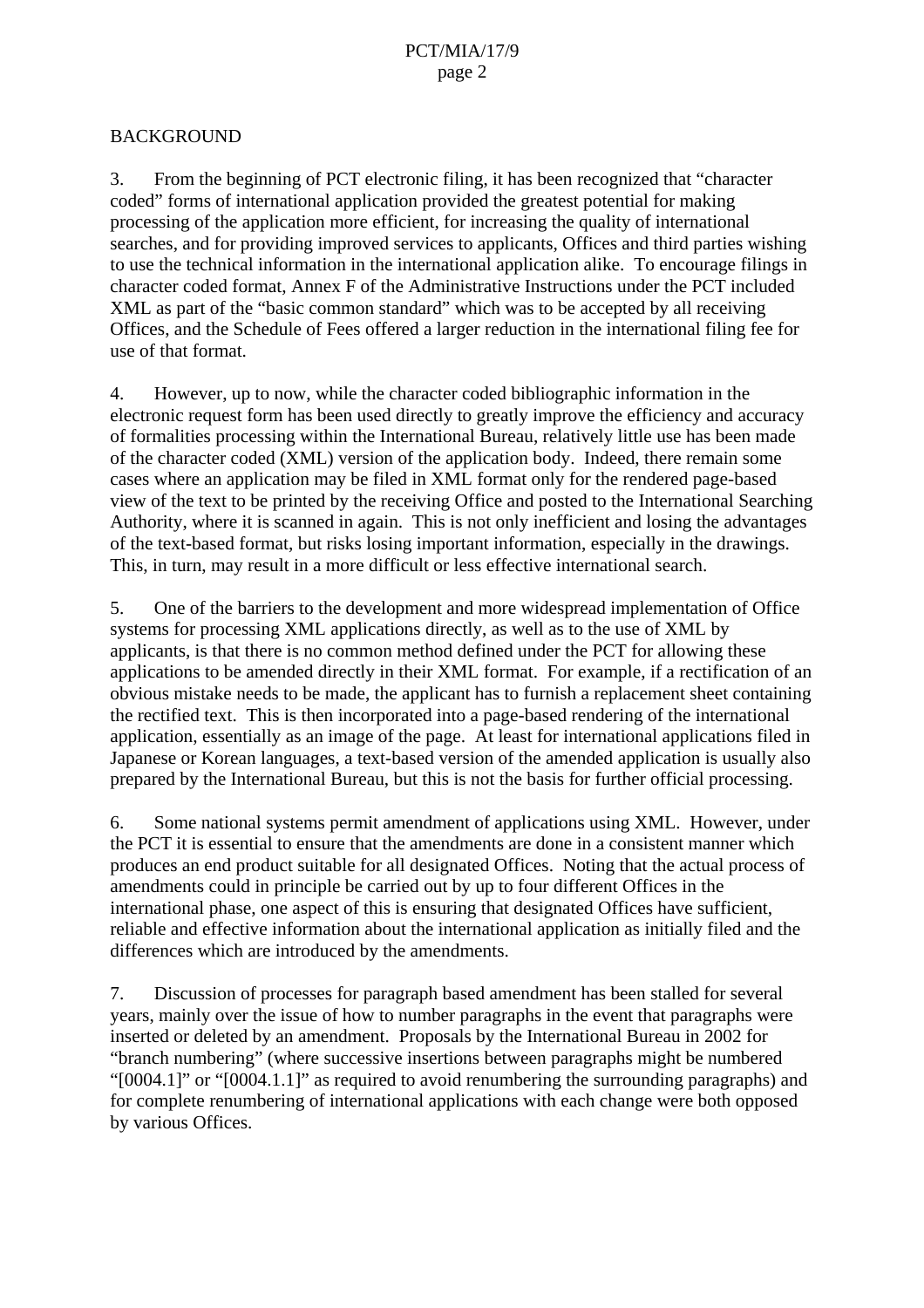#### PCT/MIA/17/9 page 3

8. It should also be recalled that any system for paragraph-based amendments under the PCT must:

 (a) be practical to implement for the International Bureau and Offices who need to process the amendments;

(b) be easy for applicants of all types to use; and

(c) deliver end results which meet the needs of Offices in all Contracting States.

9. These considerations need to take into account, *inter alia*:

(a) the differing levels of automation in different Offices;

(b) any legal concerns of Contracting States

 (c) the systems which applicants use (or would be prepared to use) for preparing their patent applications; and

 (d) the fact that applications will certainly continue to be filed in a variety of different formats (including PDF and paper as well as XML) for a significant period to come.

#### PARAGRAPH NUMBERING

<span id="page-2-0"></span>10. WIPO Standard ST.36 contains a standard for processing of patent information using XML. The Standards and Documentation Working Group's ST.36 Task Force has recently been considering a proposal for revision of this standard (PFR ST.36 2009/007, "Corrections and Changes in Patent Documents") to develop a common system for recording changes which have been made to an application body. In discussions relating to that proposal, the arrangement shown in the diagram below was proposed in respect of paragraph numbering.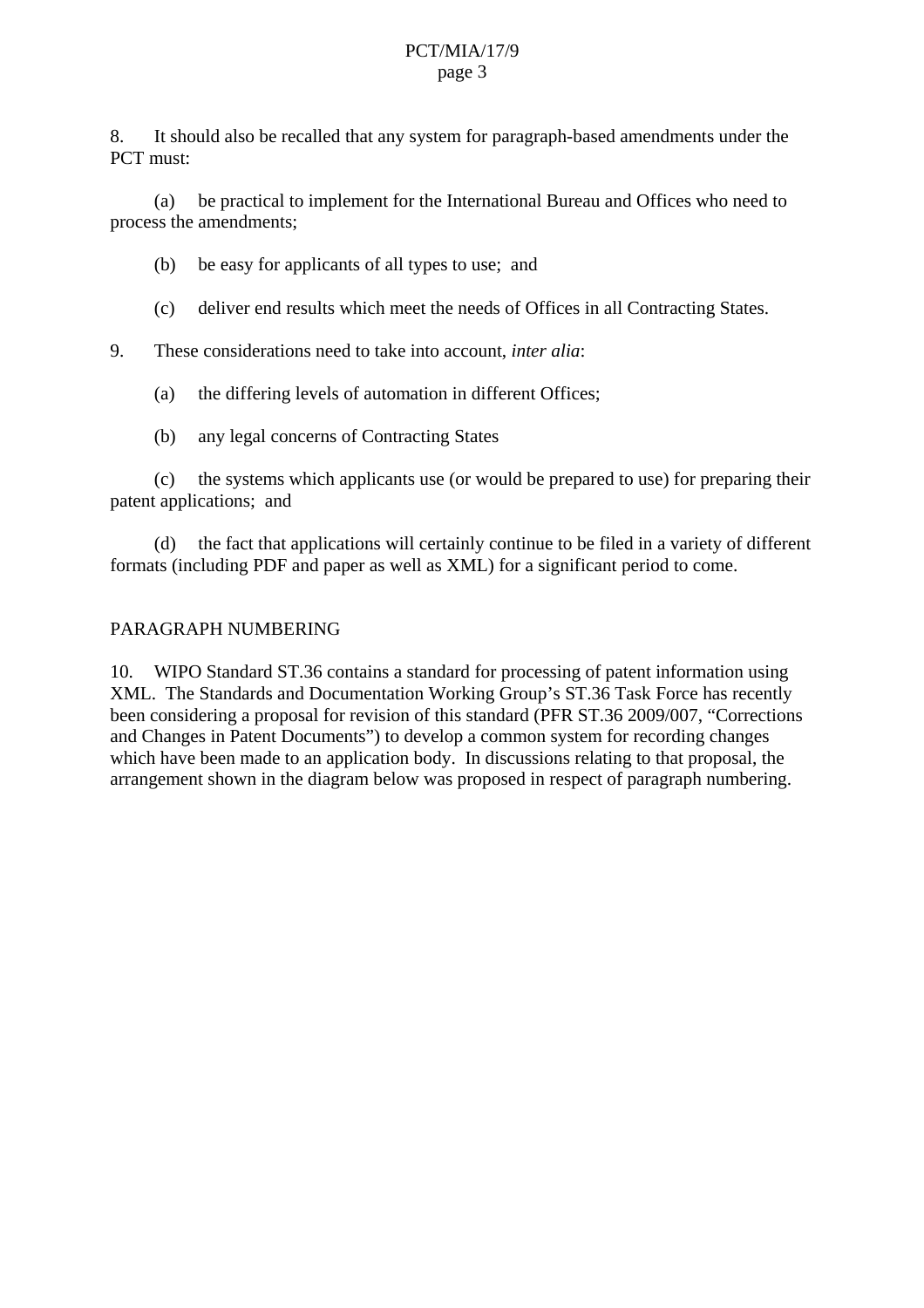#### PCT/MIA/17/9 page 4



11. It should be explained that in the XML standard for application bodies, every paragraph (similarly with figures and many other components) has two "attributes" which are associated with the paragraph, but not part of its text:

0004

0005

p0008

 $00006$ 

[0004] paragraph inserted

[0005] paragraph 6 as filed

 (a) A unique identifier ("id") which is intended to be assigned when the application is created in order to identify that paragraph uniquely and never changed throughout the life of the application (though the text of the paragraph might be amended). This is intended to assist machine processing and is never displayed in the normal "human readable" version of the text.

 (b) A number ("num") which is displayed in square brackets in front of the paragraph. According to the standard, this is required, but is permitted to be blank. This number can be automatically changed very easily – many XML editors renumber paragraphs consecutively as users add or delete paragraphs.

12. Subject to any further comment by Contracting States, this arrangement looks acceptable for use in the PCT system, though the box titles shown may be misleading in the context of the processes likely to be used in the international phase:

 (a) The international publication and any versions of the international application amended under Article 34 which were transmitted to elected Offices would be prepared in accordance with the box titled "Amended" so that they could be treated as if they were part of the early stages of national processing.

 (b) The arrangement in the box titled "Publication" would represent the fact that designated and elected Offices would be at liberty to renumber the paragraphs for their national publications, or indeed at any stage of national phase processing where it seemed appropriate to them.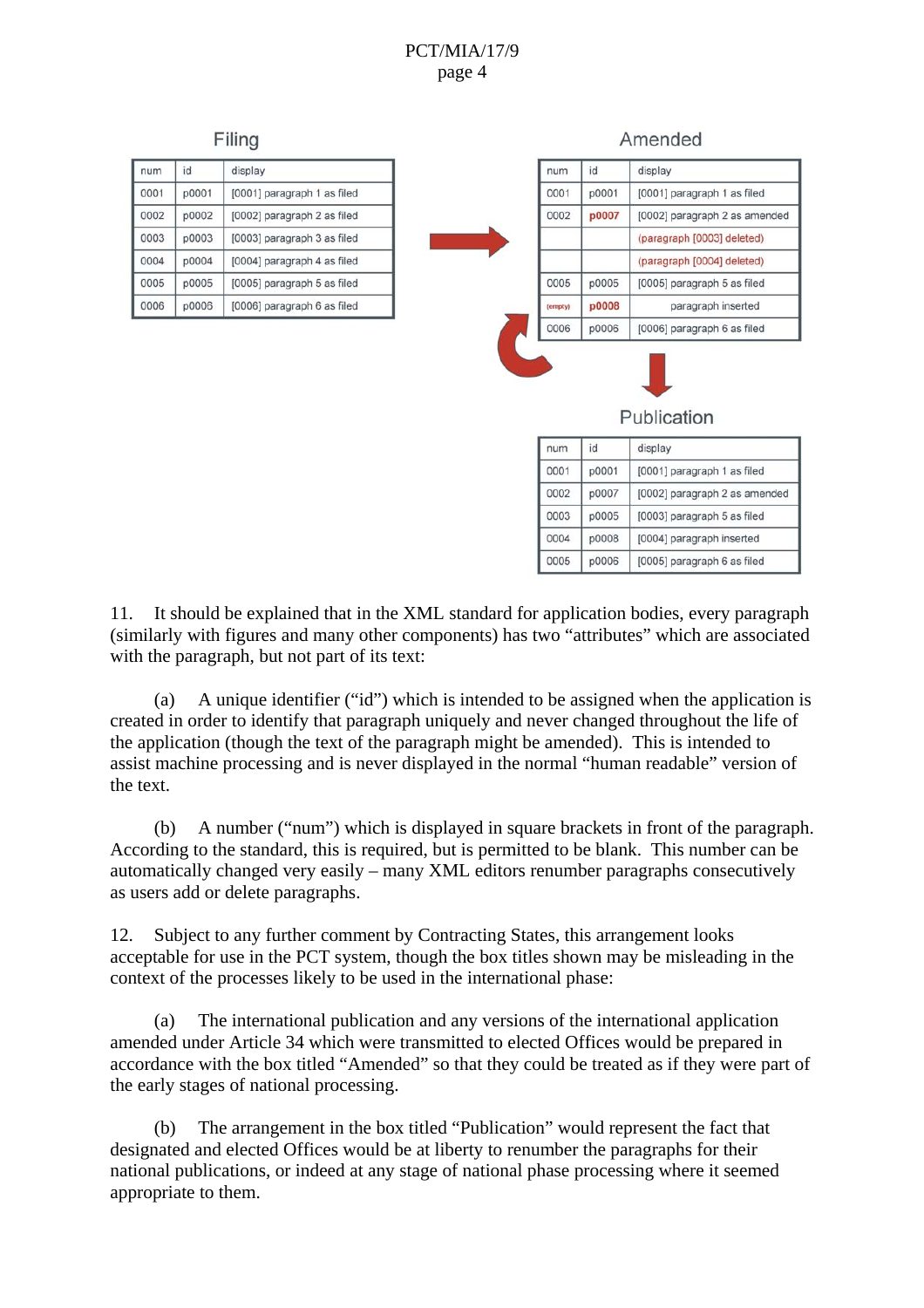13. Numbering amended applications in that way appears to meet the basic needs of all designated Offices:

 (a) For Offices which require "branch numbering" for their national processes, it would simply be an issue of inserting the relevant numbers into those paragraphs which lacked a number in the PCT document; in principle (according to the remainder of the proposal for change), the XML file should contain sufficient information on the amendments which have been made for this to be automated accurately.

 (b) For those which cannot accept branch numbering, it would not appear in the PCT document and renumbering of all the paragraphs, should that be required, is technically extremely simple.

<span id="page-4-0"></span>14. While there is a theoretical problem in reliably referring to paragraphs which have been inserted and have no number, it will rarely be the case that there are a large number of these. This will be a much smaller issue than the fact that most applications filed on paper have no paragraph numbering at all.

#### INCORPORATION AND PRESENTATION OF REVISIONS

15. The proposed arrangement in PFR ST.36-2009-007 for dealing with paragraph-based amendment of applications essentially says that an XML application body file should contain:

(a) a main part with the latest version of the application; and

 (b) a separate "document amendments" section at the end, containing (in cases where there is a need for version information) details of all the changes which have been made,

so that it is, in principle, possible to reconstruct the original (or any intervening) form of the international application and show the differences between that and the current text.

<span id="page-4-1"></span>16. The International Bureau is evaluating whether this arrangement could meet the needs of the PCT. Some of the issues are mainly internal matters for the International Bureau and others will require careful consultation with Contracting States. Some of the questions so far identified include:

(a) Can the International Bureau create files in this format easily and accurately?

 (b) Can receiving Offices and International Authorities ensure that new application body files are created in this format easily and accurately for amendments which are their responsibility?

 (i) Will the International Bureau need to offer software kits or complete software packages for Offices wishing to deal with paragraph-based amendments?

 (ii) Will there need to be new arrangements for the International Bureau to incorporate amendments on behalf of receiving Offices and International Authorities who cannot or do not wish to handle paragraph-based amendments directly?